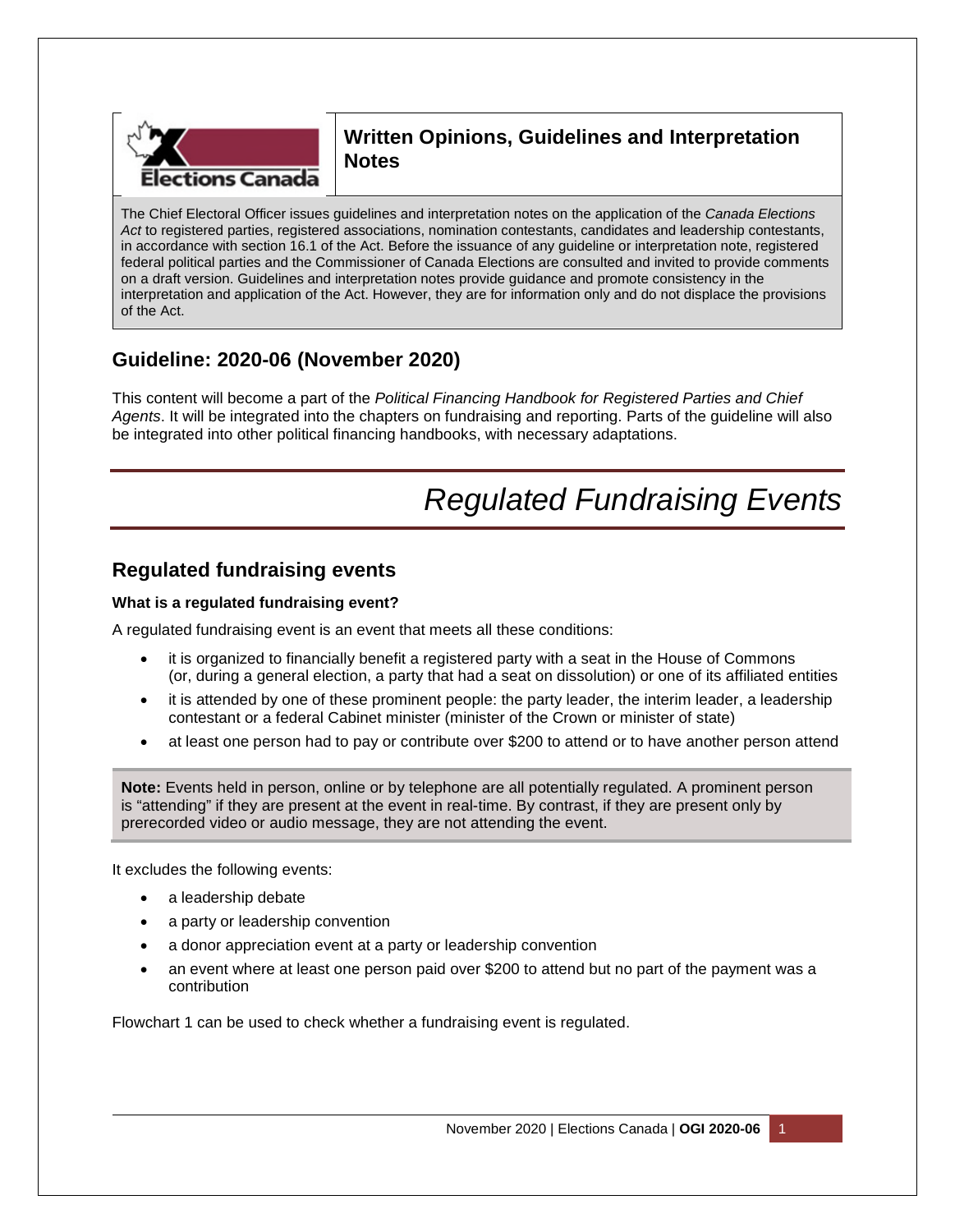Any person can attend an event, even if they are not a Canadian citizen or permanent resident, as long as they did not make a contribution in order to attend. For example, an eligible contributor can pay to bring a foreign guest.

**Note:** Fundraising events organized after an election or a contest for the financial benefit of a candidate or a contestant continue to fall under these rules.

#### **Are leadership contestants after a contest period and ministers during an election still prominent attendees?**

Leadership contestants continue to be contestants and prominent attendees after the contest period, until they have fulfilled their reporting obligations (for example, after they have paid their claims and loans, disposed of surplus and closed the bank account).

Leadership contestants should wait for confirmation from Elections Canada, following its review of their financial returns, that they are no longer prominent attendees.

Ministers continue to be prominent attendees during an election.

**Note:** A regularly updated list of leadership contestants who are prominent attendees is available on the Elections Canada website under Political Financing > View Regulated Fundraising Events.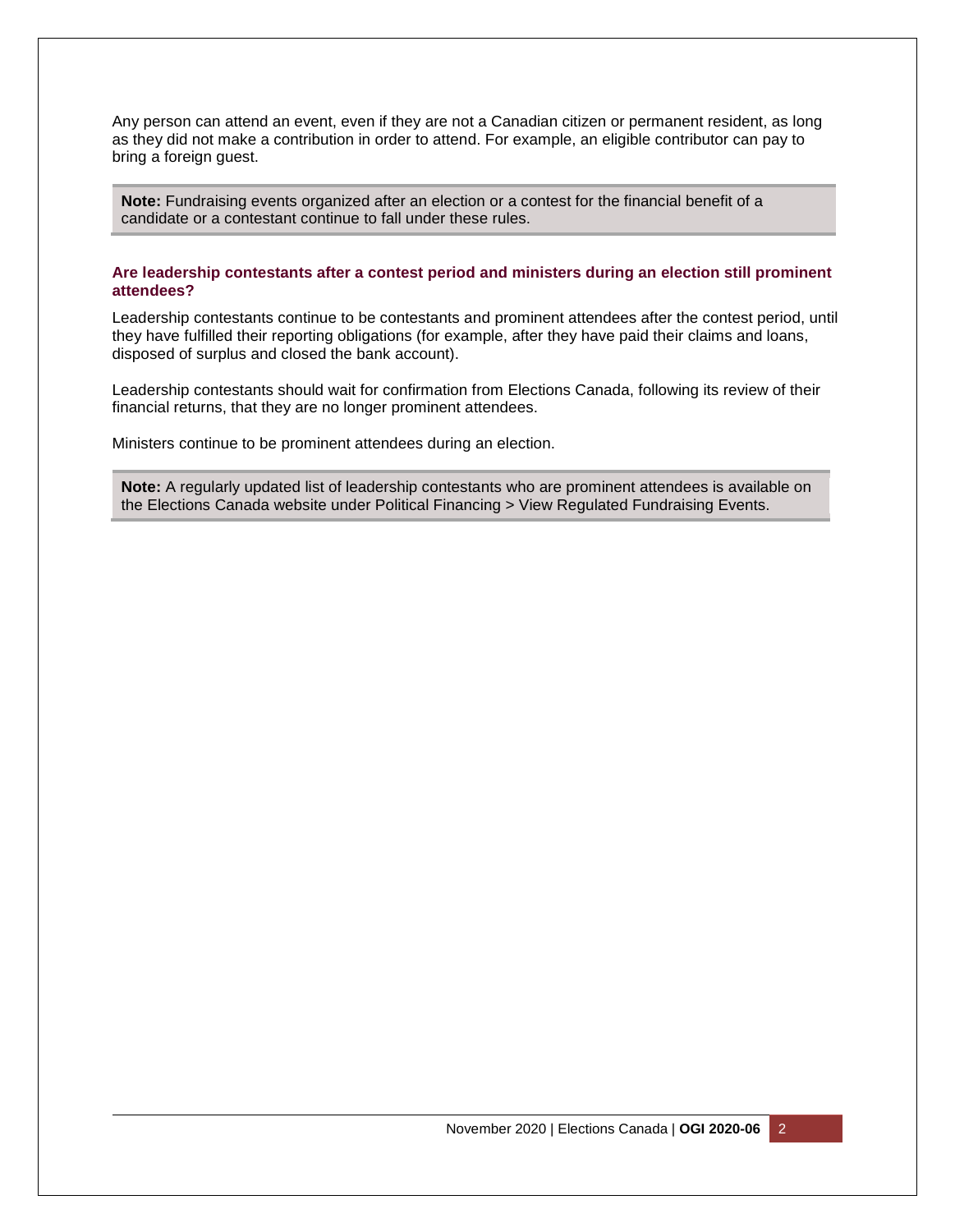#### **Flowchart 1: Regulated fundraising events**

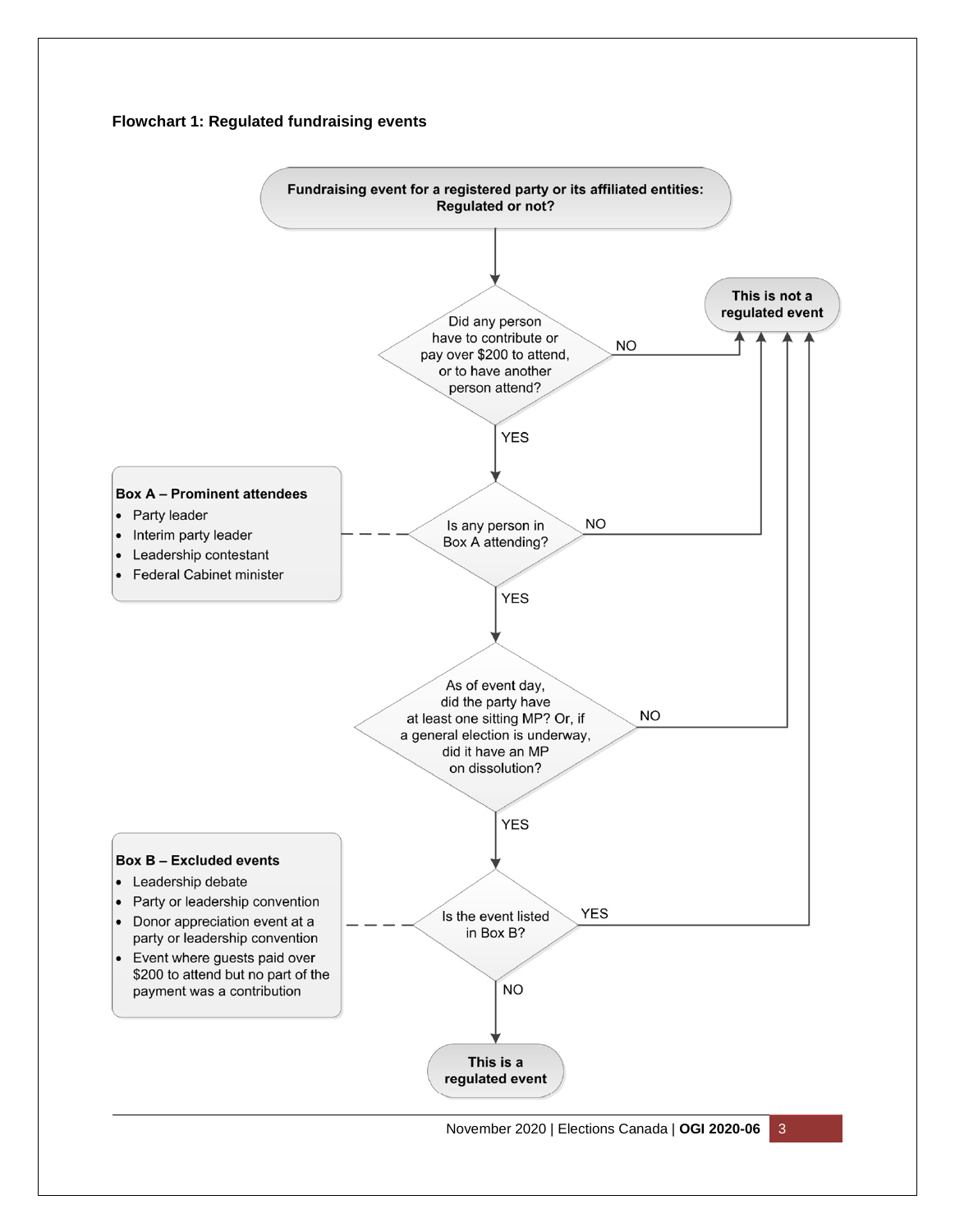#### *Examples*

- 1. Barbara paid the \$250 ticket price to attend a wine and cheese organized to benefit a nomination contestant. The guest of honour is a federal Cabinet minister who supports the contestant. This is a regulated fundraising event. Even though Barbara's contribution is only \$190 after the benefit is deducted, the event is still regulated because the ticket price was over \$200 and part of the payment was a contribution.
- 2. Mehdi paid the \$225 entrance fee to play in a baseball tournament organized to benefit a candidate. The candidate is attending but there will be no prominent attendees from the party. This is not a regulated fundraising event.
- 3. A leadership contestant's campaign charges \$250 for participants to join a virtual event held on a videoconferencing platform. The contestant will also be online, interacting with attendees. This is a regulated fundraising event.
- 4. The registered party sells tickets to its fundraising dinner for \$150 each. Jim buys a table of tickets for \$1,200 and brings his family. Even though he paid more than \$200 total for himself and his guests, no single person was required to pay over \$200 to attend. This is not a regulated fundraising event. This event would be regulated if a person had to buy a whole table.
- 5. A registered association is holding an end-of-year donor appreciation event for people who contributed \$1,000 or more to the association or the registered party, or in combination to both. The interim party leader will be in attendance. This is a regulated fundraising event.
- 6. As a thank-you to contributors, a party leader holds a teleconference with individuals who regularly contribute \$1,500 or more per year. This a regulated fundraising event.
- 7. The registered party has a monthly giving program that requires a minimum contribution of \$60 per year. The party hosts an event with a federal Cabinet minister. For individuals who are not part of the program, the ticket price is \$185. For individuals who are part of the program, the ticket price is \$150. This is not a regulated fundraising event because no person had to pay or contribute over \$200 to attend. Being part of the program is not a requirement to attend, it simply gives individuals a discount from the regular price of \$185.
- 8. During a leadership convention, the registered party holds a donor appreciation event for people who contributed \$500 or more during the year. If people have not contributed \$500, they can buy tickets for \$100 in order to attend. The party leader will be present. This is not a regulated fundraising event. This event would be regulated if tickets were sold for over \$200 or if it were not held during a convention.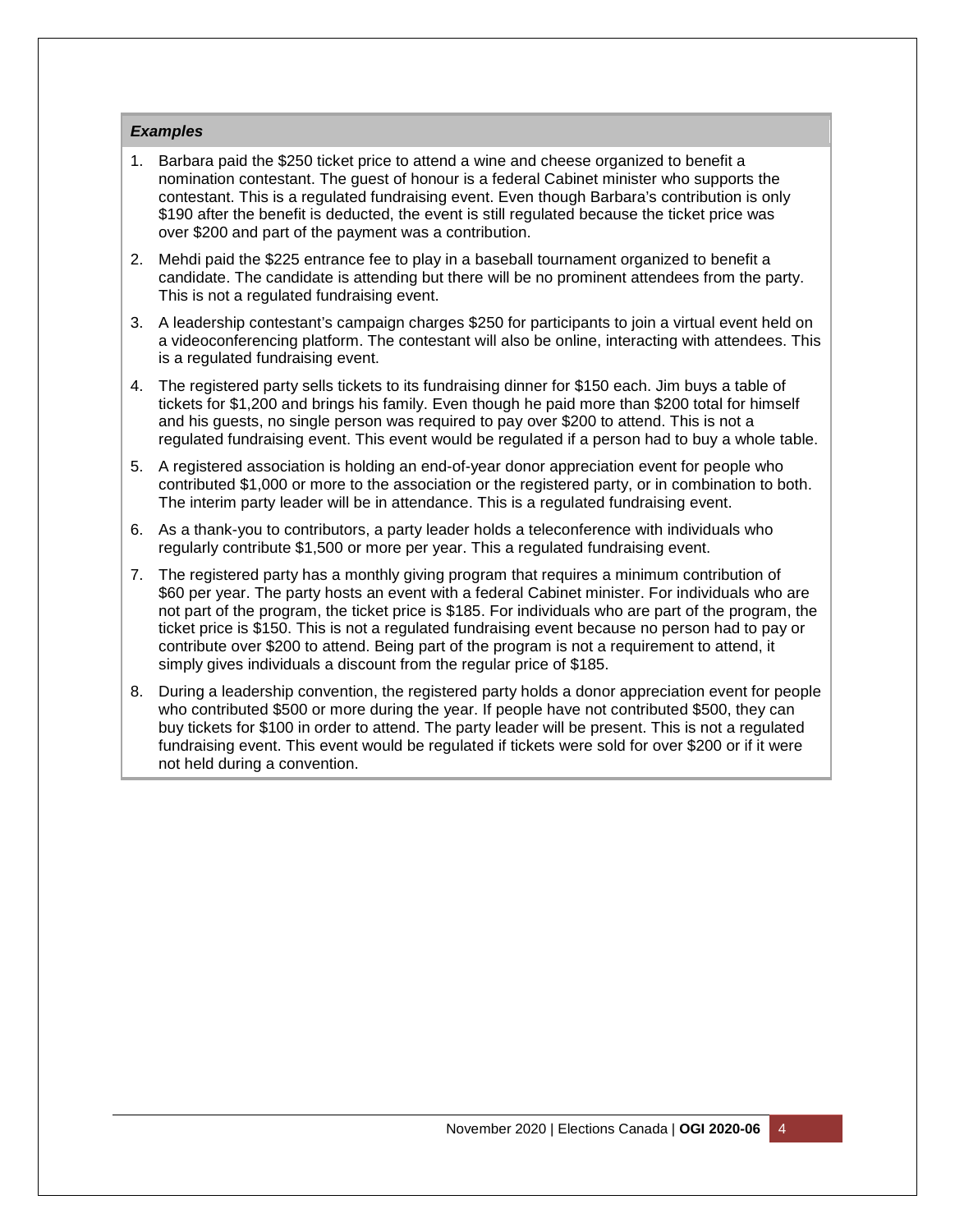#### **Disclosure requirements for a regulated fundraising event**

A regulated fundraising event is organized to benefit a registered party or one of its affiliated entities. In all cases, the party is the one responsible for disclosing the event to the public and Elections Canada.

The party may need information from organizers to meet the disclosure requirements.

| If all or part of the event<br>was organized by<br>the registered party | Other organizers have no official role to play in providing information to<br>the party.                                                                                                                                                                  |  |  |
|-------------------------------------------------------------------------|-----------------------------------------------------------------------------------------------------------------------------------------------------------------------------------------------------------------------------------------------------------|--|--|
| If all of the event<br>was organized<br>by other persons<br>or entities | Organizers have to give the party the information it needs to follow the<br>disclosure rules. See details in the table below.                                                                                                                             |  |  |
|                                                                         | Information must be provided far enough in advance of the disclosure<br>deadline that the party has time to publish or report on it. Parties may<br>wish to set an internal deadline for receiving information and share it with<br>potential organizers. |  |  |
|                                                                         | Organizers must notify the party as soon as possible about changes to<br>the information they provide.                                                                                                                                                    |  |  |
|                                                                         | <b>Note:</b> If an event was organized by more than one political entity, they<br>should coordinate sending information to the party.                                                                                                                     |  |  |

The disclosure requirements are different for fundraising events held outside and during a general election.

#### **Events held outside a general election Notice 5 days before the fundraising event <b>Reporting to Elections Canada Reporting to Elections Canada after the fundraising event**  1. Publish an event notice in a prominent place on the party website and keep it online until the event begins. The notice must include: event date, time and location name of each entity or person that the event is organized to financially benefit name of each prominent attendee whose attendance makes the event a regulated event (e.g. party leader) • required amount of contribution or payment to attend • individual to contact for more information about the event 2. Send Elections Canada the *Notice of a Regulated Fundraising Event* form. **Note:** Five days' notice means that if an event is held on a Saturday, Submit the *Regulated Fundraising Event Report* within 30 days after the event. The report must include: • same information required in an event notice (excluding the individual to contact for event information) • name of each person or entity that organized the event or part of it • name, municipality, province and postal code of attendees aged 18 or older (some exceptions apply\*)

the latest day to give notice is Monday of that week.

by email.

If corrections are required, make them as soon as possible by replacing the old information on the website with the new information. Please also notify Elections Canada of the changes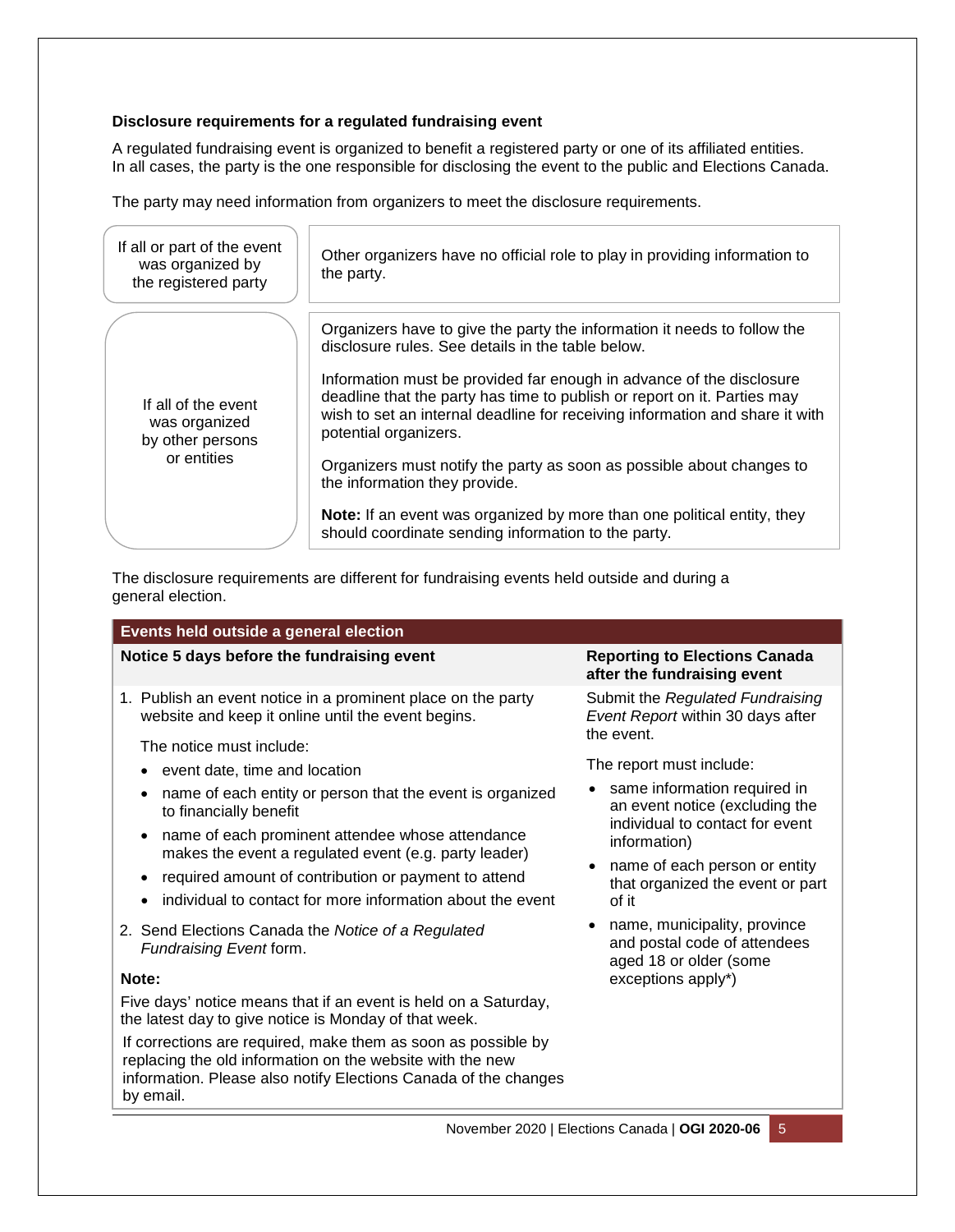| <b>Events held during a general election</b> |                                                                                                                                         |  |  |  |  |
|----------------------------------------------|-----------------------------------------------------------------------------------------------------------------------------------------|--|--|--|--|
| Notice before the<br>fundraising event       | Reporting to Elections Canada after the fundraising event                                                                               |  |  |  |  |
| No notice is required.                       | Within 60 days after election day, submit a single Regulated<br>Fundraising Event Report on all events held during the election period. |  |  |  |  |
|                                              | For each event, the report must include:                                                                                                |  |  |  |  |
|                                              | event date, time and location                                                                                                           |  |  |  |  |
|                                              | name of each entity or person that the event was organized to<br>financially benefit                                                    |  |  |  |  |
|                                              | name of each prominent attendee whose attendance made the<br>event a regulated event (e.g. party leader)                                |  |  |  |  |
|                                              | required amount of contribution or payment to attend                                                                                    |  |  |  |  |
|                                              | name of each person or entity that organized the event or part of it                                                                    |  |  |  |  |
|                                              | name, municipality, province and postal code of attendees aged 18<br>or older (some exceptions apply*)                                  |  |  |  |  |

\*In addition to minors, attendees are not listed in the reports if they attended solely for the following purposes:

- to assist someone with a disability
- as an employee involved in organizing the event
- as part of a media organization or as a freelance journalist
- as a member of security or support staff for the prominent attendee who led to the event being a regulated event
- to provide volunteer labour

**Note:** For virtual events, it may be difficult to control attendance and produce an accurate list of attendees. Organizers should exercise due diligence so that an accurate report of all attendees can be filed. For example, they could advise people who sign up for an event that attendance is being published and that the link or phone number to attend is for their use only.

#### **Returning contributions for non-compliance with disclosure rules**

If the disclosure rules are not followed, the political entity that received monetary or non-monetary contributions as part of the regulated fundraising event must return them to the contributor or remit their amount to Elections Canada.

Any of these circumstances may require contributions to be returned:

- outside a general election, the registered party fails to publish an event notice or notify Elections Canada about the event five days before it is held
- the registered party fails to submit a report by the deadline or extended deadline, or includes the name or address of a person excepted from the list of attendees (for example, a minor)
- an organizer fails to give the registered party information about an event in time for the party to publish an event notice or submit a report, or provides the name or address of a person excepted from the list of attendees (for example, a minor)
- an organizer fails to notify the registered party of changes to the information it provided
- the registered party fails to update an event notice on its website or a report to Elections Canada when it becomes aware of changes to the information

For the process that needs to be followed when returning contributions, see Chapter 2, **Contributions**, of the *Political Financing Handbook for Registered Parties and Chief Agents*.

November 2020 | Elections Canada | **OGI 2020-06** 6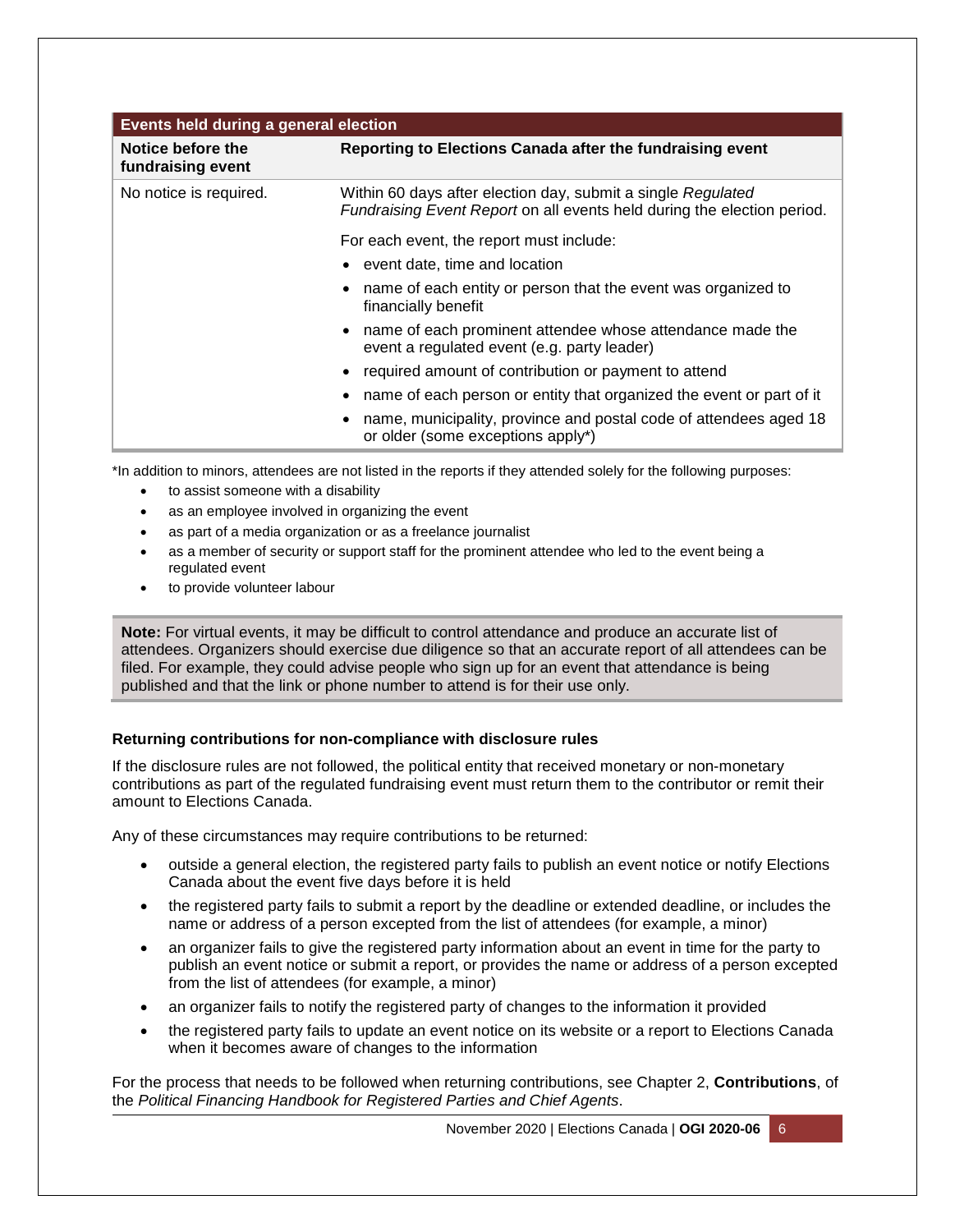## **Reporting**

#### **Reporting timeline**

Reports in this table must be submitted to Elections Canada.

| <b>Deadline</b>                                                          | <b>Mandatory document</b>                                              | <b>Description</b>                                                                                                                                                    | Who is<br>responsible |
|--------------------------------------------------------------------------|------------------------------------------------------------------------|-----------------------------------------------------------------------------------------------------------------------------------------------------------------------|-----------------------|
| 5 days before a<br>regulated event<br>held outside a<br>general election | <b>Notice of a Regulated</b><br><b>Fundraising Event</b><br>(EC 20092) | The notice provides basic<br>information on a regulated<br>fundraising event held outside a<br>general election.                                                      | Registered<br>party   |
| 30 days after a<br>regulated event<br>held outside a<br>general election | <b>Regulated Fundraising</b><br><b>Event Report</b><br>(EC 20093)      | The report provides information on a<br>regulated fundraising event held<br>outside a general election, including<br>on beneficiaries, organizers and<br>attendees.   | Chief agent           |
| 60 days after<br>election day                                            | <b>Regulated Fundraising</b><br><b>Event Report</b><br>(EC 20093)      | The report provides information on<br>all regulated fundraising events held<br>during a general election, including<br>on beneficiaries, organizers and<br>attendees. | Chief agent           |

#### **Additional reporting if corrections or revisions are required**

The chief agent may become aware of a need to correct or revise a *Regulated Fundraising Event Report* that has been submitted. The chief agent has to apply to Elections Canada for authorization to file an amended report, using the *Request for Amendment* form. An amended report must be submitted within 30 days after the correction or revision is authorized.

#### **Requesting a filing deadline extension**

If the registered party is not able to submit the *Regulated Fundraising Event Report* by the deadline, the chief agent may apply to submit the report within an extended period. The application must be received by Elections Canada no later than two weeks after the filing deadline.

**Note:** Only a judge may grant an extension requested more than two weeks after the deadline has passed.

Elections Canada will grant an extension unless the chief agent's failure to provide the document was deliberate or was the result of a failure to exercise due diligence.

If Elections Canada refuses to authorize an extension for the original submission of the report, or if the chief agent is unable to file the report within the extended period, the chief agent may apply to a judge for an extension.